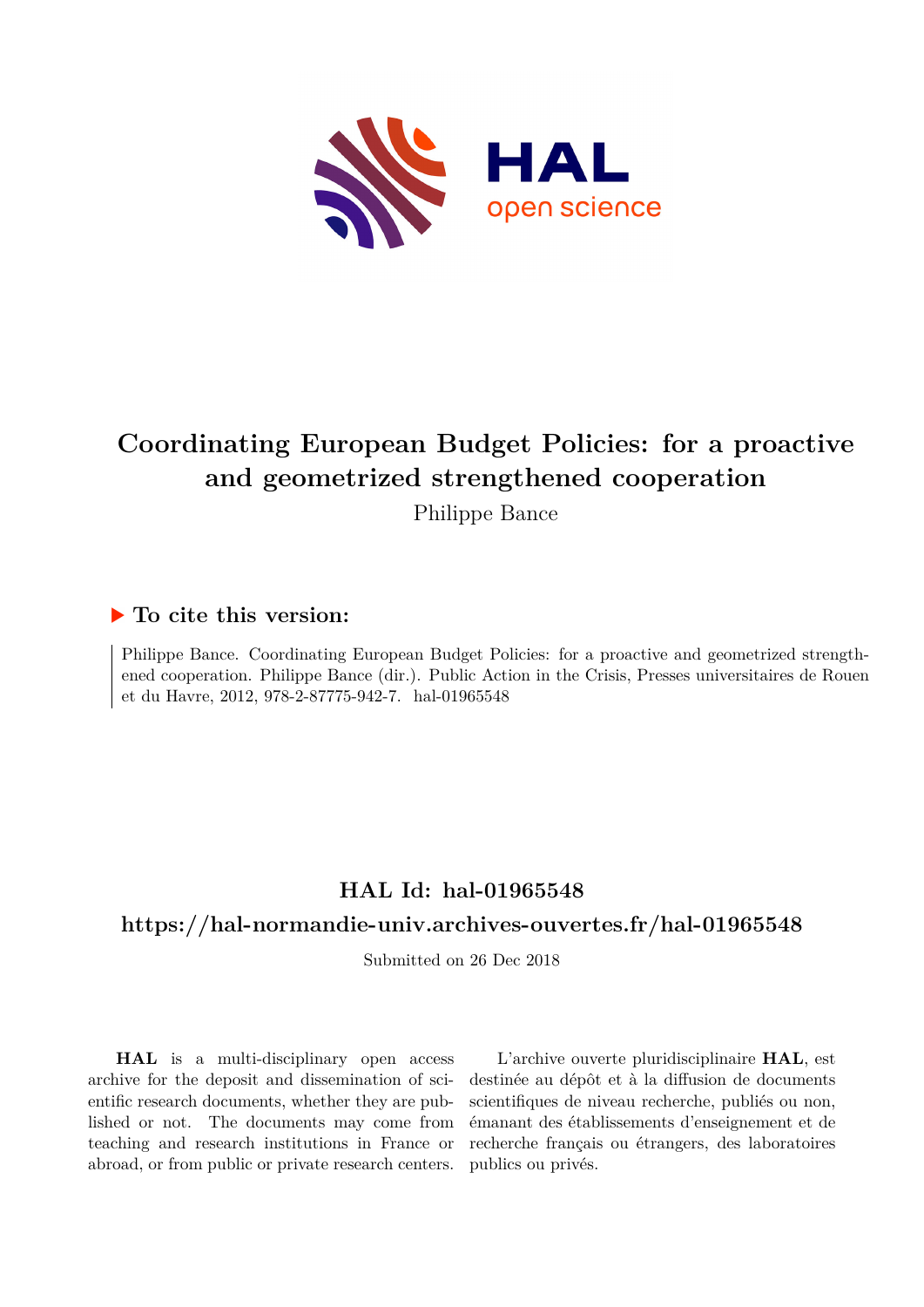**Chapter Eleven**

### **Coordinating European Budget Policies: for a proactive and geometrized strengthened cooperation**

#### **Philippe BANCE**

#### **CREAM, University of Rouen**

Is not the European Union (EU), as an integrated regional space, an ideal place to implement new public policies? Situated at an intermediate level between the national and the world, can it not bring solutions for the future that will make it possible to solve the economic crisis, especially by recreating public intervention? The need to rethink European policy is all the more pressing because we face today:

– a loss of substance of national policies with globalization;

– a weak coordination of national or regional public policies;

– deficiencies in world governance, especially due to the lack of authorities that are able to implement public policies on a global scale (Bance, 2011a and 2011b);

– a major crisis that is hitting the EU with full force (see the first chapter by Bance above).

The subject of this chapter is therefore to study the determinants, extent, conditionality, and forms of new modalities for implementing coordinated European budget policies. It will be shown that coordination of public policies requires strengthened cooperation. We will take the perspective of proactive management (Martin, 1983) of economic policy, by the institution of new European rules of the game. We will try in this way to lay the foundations of a renovated approach that aligns the EU. The analysis will be made in three steps. First, we will state what the theoretical justifications and formal determinants of the coordination of budget policies are. We will then examine the modalities of implementation and the limits of European policies in the context of the current crisis. Finally, we will analyze the possible means of expression of renovated public intervention for strengthened cooperation, based on a new model of "geometrized" European policy.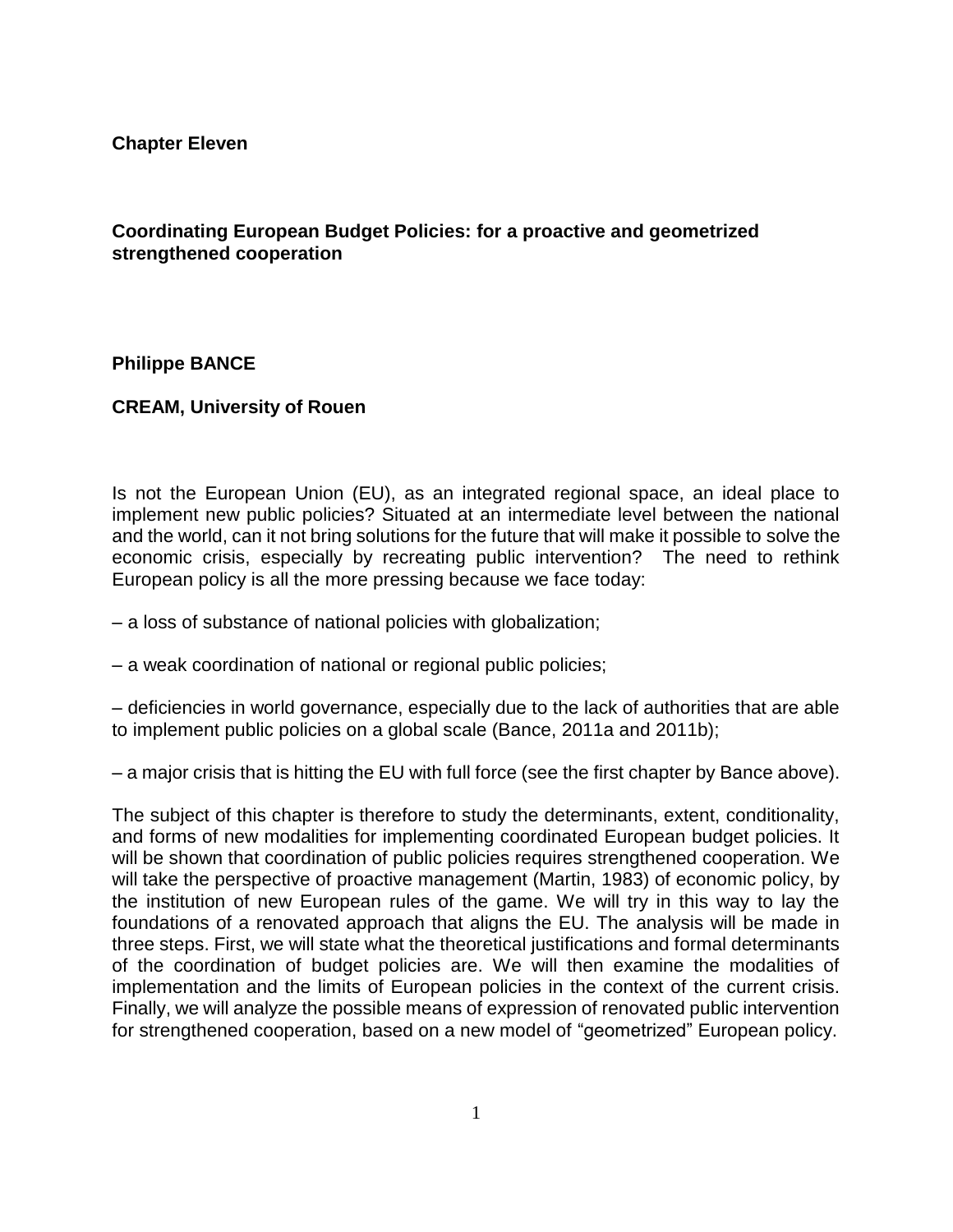#### **1. Theoretical foundations and formal determinants of coordination of budget policies**

Economic literature is prolific on the effects of coordination of economic policies. Unanimity does not reign, and the question opposes directly neoliberal theoreticians, especially of rational expectations, who contest its effects and post-Keynesian theorists, who emphasize its benefits. The positive effects of coordination are not advanced only by the post-Keynesians. They also look back to other contributions of economic analysis: economies of scale and game theory.

The neoliberal problematic seeks to discredit public intervention by showing the ineffectiveness and even the harmfulness of interventionist budgetary policies, and therefore of coordination of public intervention. The theoretical frameworks are the neoclassical paradigm and the theory of the real cycle of rational expectations. The argument relies on the theorem of Ricardian equivalence and the Ricardo-Barro effect (Barro, 1974). The ineffectiveness and pernicious effects of public intervention allegedly result from the ability of agents to destroy the effects of budgetary policy by making anticipations that are called rational, which means that they "do not present systematic errors (or skewing) and use all available information" (Samuelson and Nordhaus, 1998). Because of their (substantive) rationality and their perfect knowledge of economic mechanisms (more accurately, of the economic model of reference), economic agents could thus anticipate the effects of budgetary policy and destroy them, whether it is an expansive policy or one of austerity. They make it totally inoperative over time, or in other words, "neutral" on mid- and long-term economic growth. Budgetary policy could produce, on the contrary, pernicious effects by the increase in the public deficit and debt. Thus, in the case of an expansionist budgetary policy, economic agents could be fooled only temporarily by an initial increase in activity and the income caused by budgetary policy. They would anticipate the inflationary effects of a stimulus and the resulting tax increases (therefore the absence over time of any growth in purchasing power), which would dissuade them from increasing their consumption. No real effect on activity would result from this. Furthermore, supplanting effects could come from it: the rise in interest rates caused by the growth of public debt would penalize private activity. Moreover, a policy of budgetary rigour would not cause recessionary effects. Agents would anticipate the benefits of a return to a balanced budget, which would lead them to compensate for recessionary effects by an increase in private demand. Recommendations then could not be contradicted: it is right to renounce any active budgetary policy, even if it were coordinated, and to follow policies for a balanced budget. This would avoid supplanting effects, would strengthen the credibility of economic policy, and would create the conditions for sustainable growth. Simulations based on this theoretical approach produce results that match expectations<sup>1</sup>, over-determined as they are by pro-format hypotheses (Bourdin and Collin, 2007). One enters here a process of self-legitimization, which actually tends toward a theoretical enterprise of a doctrinal character. For even while admitting the conclusion of a return to the original situation after a budgetary

<sup>&</sup>lt;sup>1</sup> Such is the case of the Quest, NiGEM, Multimod, and Marmotte models, which are based on hypotheses of optimization over time with perfect anticipation.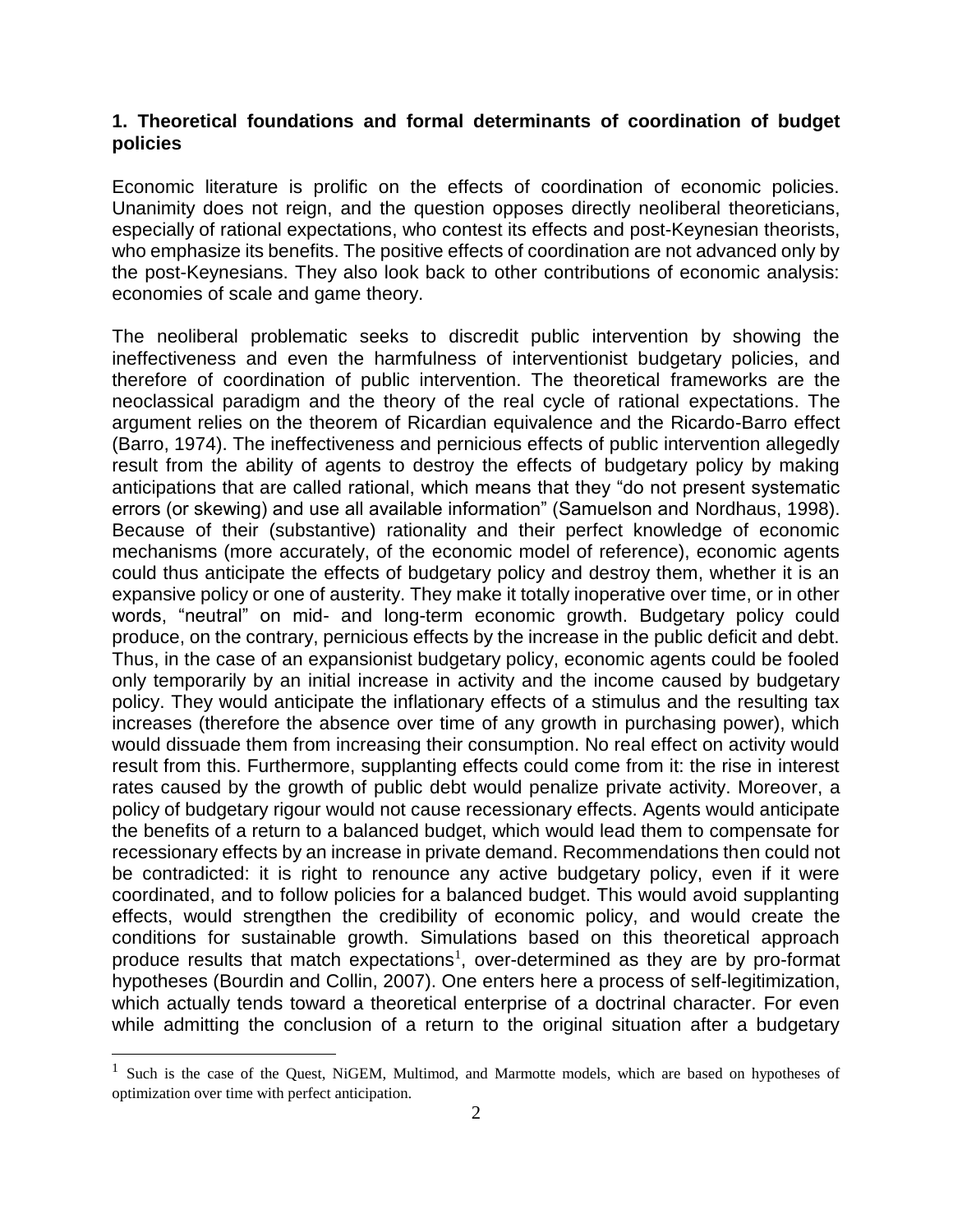stimulus, one cannot dismiss the usefulness of resorting to budgetary policy: the time period of the adjustment is in no way determined, and the transitory stage may be long, which can justify resorting to an expansionist budgetary policy (Solow, 2002). But the impact of the analysis is debatable above all due to the heroic character of the hypothesis of rational anticipation. The absence of constraints of liquidity on agents is a necessary condition for budgetary policy to be ineffective over time. In the case of restrictive budgetary policies, private agents can thus compensate for the recessionary effects of the contraction of public spending. In the case of an expansionist policy, the absence of constraints of liquidity allows agents to save in order to fortify themselves against anticipated tax increases, to act on the sole basis of the anticipation of their long-term personal interests to thwart the effects of the policy in the situation. Claiming that economic agents are not subject to constraints of liquidity is a particularly unrealistic theoretically position. But beyond the heroic character of the hypotheses, the wide gap between theoretical prescriptions and policies adopted to deal with the crisis should be emphasized. In 2009, expansionist policies were in fact unanimously supported in the countries of the OECD. States tried to stimulate demand by a budgetary stimulus. It was also a matter of holding back the deep distrust that economic agents had of the market, which raised fears of a generalized collapse of the economic system (see the chapter by Bance above). These realities are not taken into account by the theory of rational expectations. For it, a crisis of confidence cannot be blamed on the markets but results from destabilizing effects of public policies. These considerations therefore put this current in the line of fire of Popper-inspired criticism, which invites analysts to challenge, in the process of selecting theories, those that do not correspond to the reality of the environment and are refuted by experience and confrontation with the milieu. $2$ 

Keynesian precepts are not exposed to such criticism today. Their relevance is largely corroborated by the strong return of the State, in the context of generalized and large-scale economic crisis that we have seen since 2008. An international consensus has formed that legitimizes action by States "to act vigorously on the financial and macroeconomic fronts, to establish favorable conditions for a return to sustained growth... budgetary policy must play a crucial short-term support role for the world economy" (IMF, 2009, p. xiii-xiv). In accordance with the prescriptions of Keynesian analysis, the State imposes itself as the only institution able to act to remedy the crisis. In the mobilization of nation-States, it not simply a matter of activating automatic stabilizers but above all of following discretionary fiscal policies to support activity. Public intervention, massive, thus looks back to the theoretical framework of situational policies of Keynesian inspiration, in which one tries to profit from multipliers of public spending. The budgetary policies adopted in this line of thinking by the countries of the OECD thus became strongly countercyclical beginning in 2009 (see Bance above; Huart, 2011; OECD, 2011). The break, at least in this situation, is complete with the budgetary policies carried out since the end of the 1980's under the influence of neo-Ricardian thought. The multiplying effect of public spending motivates the State intervention by the OECD countries, and this despite its attenuation in an open economy, a phenomenon that is well

 $2^2$  For Popper, "one must consider a theory disproven, if we find a reproducible effect that refutes it" (Popper, 1973, Ch. 4: "Falsifiability,"p. 85).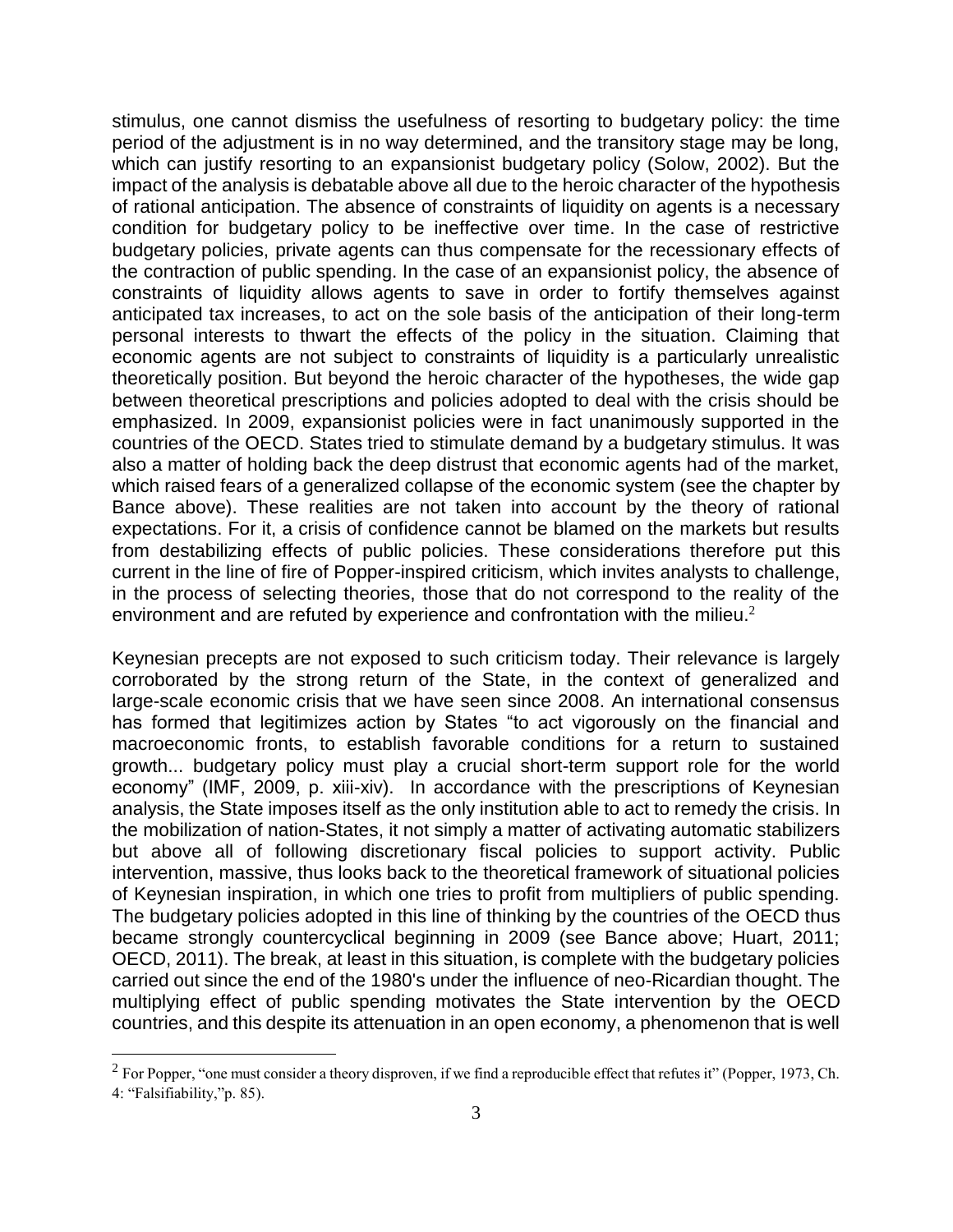#### known to Keynesian theory.

International authorities such as the OECD or the IMF go further, calling in early 2009 for close coordination of economic policies to optimize the effects of the stimulus and to seek to overcome certain limits of national public intervention, even when it is executed jointly. The risk of protectionism gaining strength, which tends to result from this growing need for public intervention, in fact pushes for the coordination of economic policies to amplify the multiplying effects and avoid the spreading of unwanted effects. It is right to state, however, the multiple meanings that the term coordination of economic policies can have. Coordination can be seen as a set of binding arrangements and stability policies that seek to forbid certain States, which are irresponsible, to increase greatly their public deficits or debts: one then seeks to avoid destabilizing and penalizing effects on other countries. Strict control of public finances, in a monetary union or through international aid provided to States in trouble, can be joined to this logic. Its foundations look back more to the Ricardo-Barro model, or at least to analyses of the effects of systemic contagion, which can be real due to the deficiencies of States, than to the Keynesian conception. It is also possible, on the other hand, to see coordination of public policies as common arrangements that seek to mobilize in the most effective way the instruments of the budgetary or monetary policies of various countries in order to energize them by creating synergy. On this subject, one can talk about a policy of coordinated dynamics. Such a step, for its part, is situated fundamentally in a Keynesian point of view centered on seeking the greatest possible effectiveness of the instruments of public intervention. These policies of coordinated dynamics find a supplementary justification in economies of scale. Gains in efficiency are associated with the size effect and make it possible to benefit from a lever effect for public intervention. They play an especially important role in the framework of a closely coordinated policy of several countries that make it possible to reach a critical size. Large size puts them in a position of strength toward the markets by strengthening the credibility of States. As an example, the downgrading of States' ratings by rating agencies concerns, everything else being equal, small countries first, before extending to larger ones. Close coordination of public policies and establishment of concerted or common arrangements (like financing of public debt by the European Central Bank, European mutualization of national debts, common budgets, etc.) make it possible, by the workings of displayed solidarities, to strengthen the credibility of public action and of States, to reduce risks of speculative attacks on the latter.

Finally, justifications for close coordination of public policies can be drawn from game theory. This theory, and its famous prisoner's dilemma, establishes that the non-cooperative strategies adopted by rational actors, who seek to satisfy only their own selfish interests, lead to a non-optimal balance. Indeed, each actor seeks to protect himself from the opportunist behavior of the others that would be harmful to him. Each therefore tends to adopt a strategy that will allow him to avoid finding himself, because of the others, in situation that is particularly unfavorable for him. This leads to the adoption of behavior that does not put the actor in the best possible situation, which is therefore not a Paretian equilibrium. A strategic agreement among the actors, and therefore in this case among States, makes it possible, on the other hand, to reach a higher general level of satisfaction.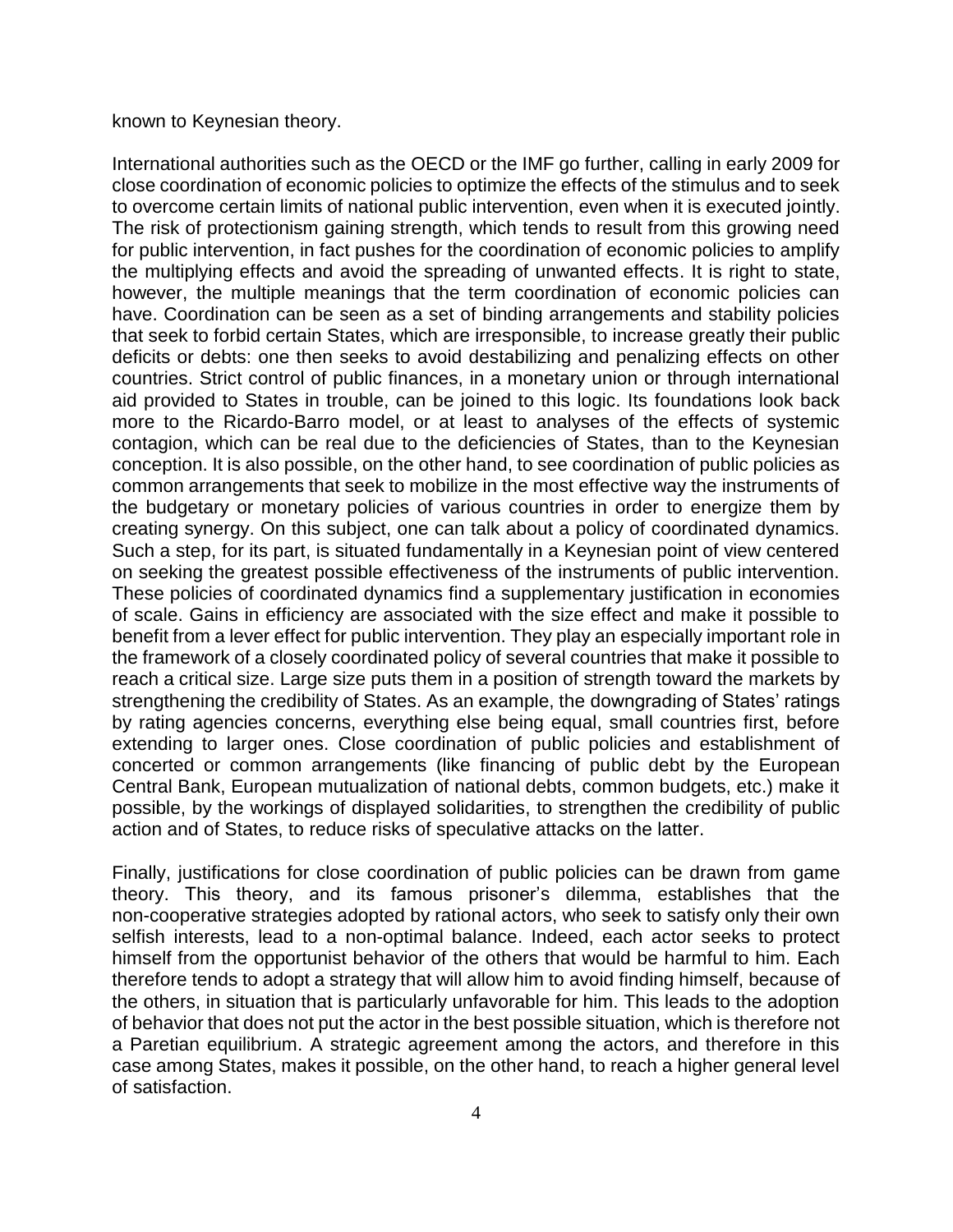This approach puts each of the States in an analogous situation and tends to exclude imbalances of power or influence, which of course is a serious limit to it (Bourdin and Collin, 2007). These simplifications obviously do not make it possible to account for the asymmetrical relations of power or influence that exist between nation-States within the international community. Nevertheless, it remains true that the selfishness of national interests, antagonisms between States, and their very pronounced opportunism (Bance, 2011) justify having recourse to this approach based on methodological individualism. Game theory contributes interesting tools for analysis to clarify how cooperative policies on the international scale can be structured on the basis of national positionings that are competitive or even antagonistic.<sup>3</sup> For this, one will place oneself in a context of "coopetition"<sup>4</sup> , in other words, of competitive alliances between nation States on the international stage. It is thus possible to analyze formally the differences in the positioning of nation States and the adoption or failure to adopt strategies of cooperation in matters of budgetary policy. These strategies look back to a double criterion for specification: on one hand, the degree of the nation's aversion to a possible deficiency of other States, and on the other hand the degree of interest shown for adopting cooperative strategies that make possible the implementation of active and structural policies for the situation. The alternatives in terms of the positioning of a State are diagramed on the following chart:

| Degree of aversion to the risk of<br>failure of the other States<br>Degree of support for adoption of<br>common active policies | Weak                                             | <b>Strong</b>                      |
|---------------------------------------------------------------------------------------------------------------------------------|--------------------------------------------------|------------------------------------|
| Weak                                                                                                                            | Low desire for economic<br>coordination          | Promotion of a stability<br>policy |
| <b>Strong</b>                                                                                                                   | Promotion of a policy of<br>coordinated dynamics | Strategic indecision               |

The national positionings that are formalized in this way are part of the logic of general interest implemented by nation-States. The option of a stability policy characterizes countries that have a rather self-centered logic, that are favorably positioned on the

<sup>&</sup>lt;sup>3</sup> Game theory, whose inventors in the 1940's were Von Neumann and Morgenstern, owes part of its success to the need to analyze conflicts of national interests in the context of the Cold War.

<sup>&</sup>lt;sup>4</sup> This concept is owed to Nalebuff and Brandenburger, who mean to characterize in this way a situation marked jointly by cooperation and competition.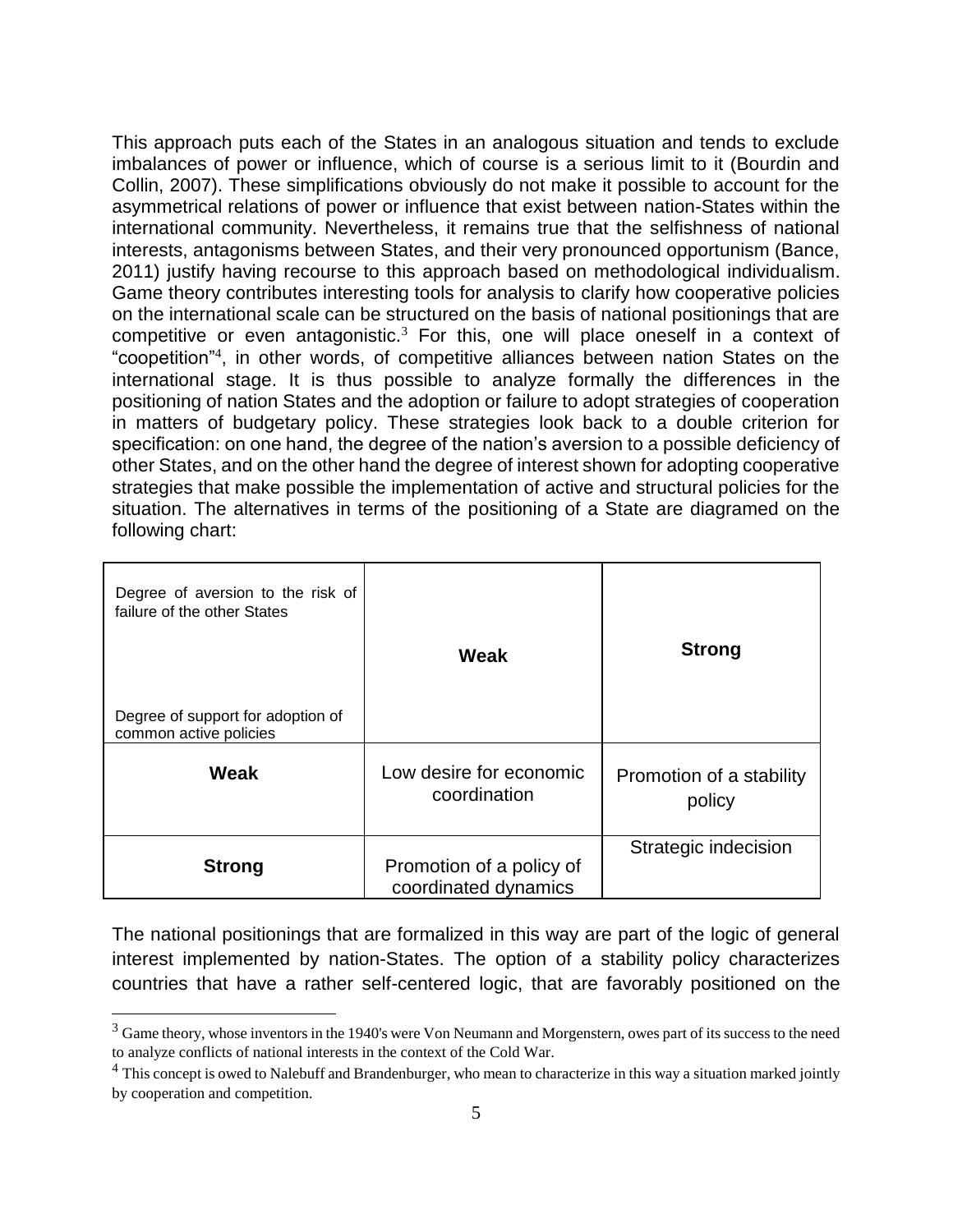economic level and fear greatly the threat of the spreading of harmful effects caused by misguided budgetary policies of other countries. The option of promoting policies of coordinated dynamics on the international stage tends to be embodied by countries with an interventionist nature that seek to build active solidarities to prevent risks or generate opportunities to come by mobilizing common tools of economic policy.

To clarify how such national positionings are structured in an interstate position, it is proper to analyze the characteristics of the decision making process. From a formal point of view, if one considers deep differences of view between States, the balance is likely to lead to a blockage of the decision making process and an absence of any coordinated policy. To show this, we will consider a configuration with two countries, in which the first country (or group of countries), A, positions itself in favor of a stability policy, while the other, B, opts for a policy of coordinated dynamics. The two kinds of policies are incompatible, since the first prevents the use of the budgetary policy instruments that are necessary for implementing the second. The first scenario, implementation of a stability policy, is for example considered positive for A (which associates it with a collective well-being of 10), negative for B (which attributes to it a loss of well-being of 5) due to the impossibility of implementing a policy of coordinated dynamics. In the second scenario, adoption of a policy of coordinated dynamics, A records a loss of 4, B a gain of 11. Finally, the third scenario is characterized by the lack of a coordinated policy, which leaves the situation unchanged for each country. These different scenarios are diagramed in the following chart:

|                                              | <b>Stability policy</b> | Absence of a stability<br>policy |
|----------------------------------------------|-------------------------|----------------------------------|
| <b>Policy of coordinated</b><br>dynamics     |                         | $(10; -5)$                       |
| Absence of policy of<br>coordinated dynamics | $(-4; 11)$              | (0; 0)                           |

The game thus shows that, in a configuration where the hypothesis used is that each of the actors has a power to block decisions that create an unfavorable situation for him, the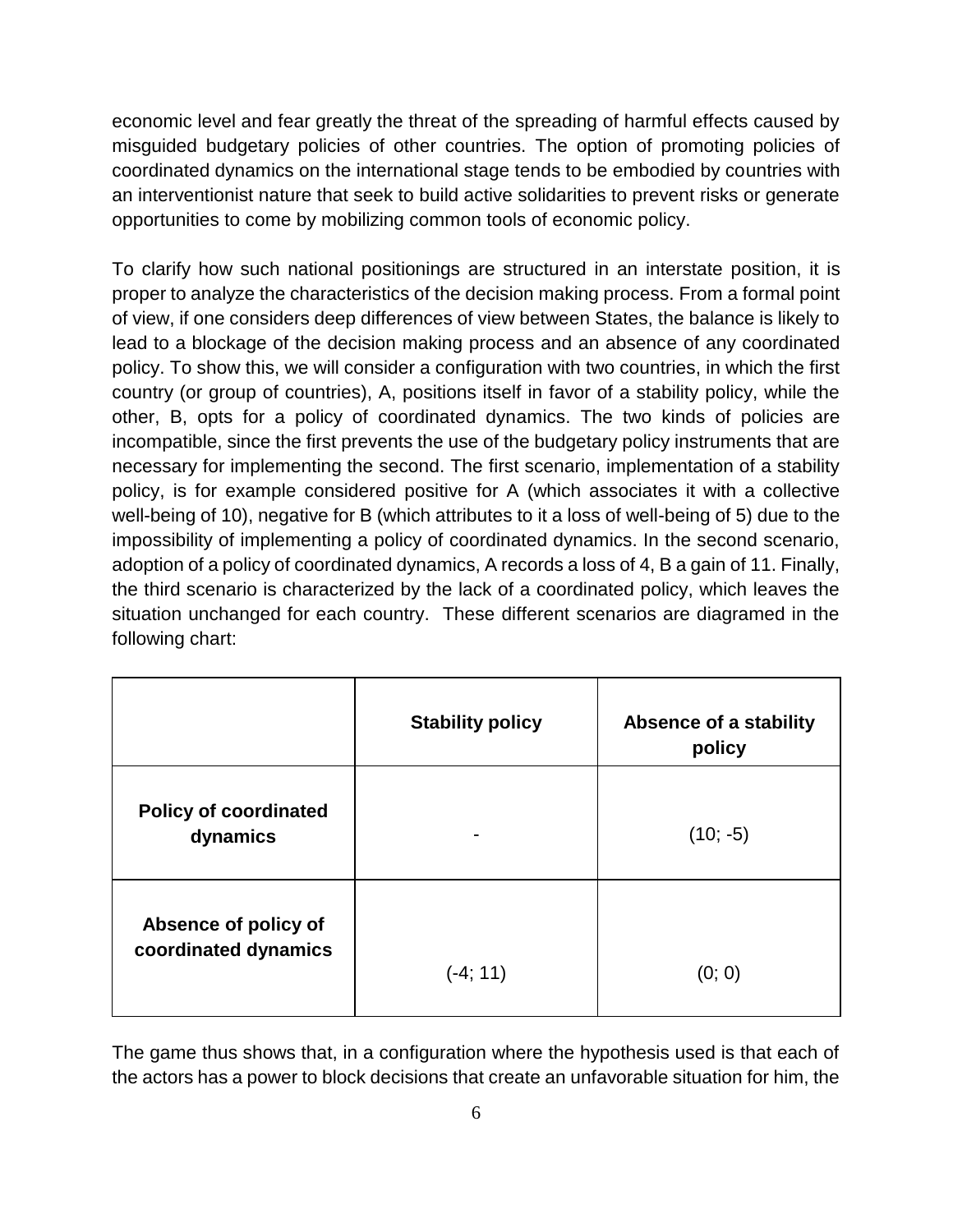equilibrium is sub-optimal and marked by a lack of coordination. Utility remains unchanged, while in the other scenarios, overall net gains are recorded. But can things be different in a context of coopetition? Another equilibrium can be reached by changing the hypothesis that each of the actors has the power to block the others. A State (or group of States) can thus hold hegemony allowing it to impose its dominant strategy. This leads to a questioning of democratic free choice for nation States whose strategies are thus dominated. For these countries, the national general interest is challenged without backing from a democratic decision making process, a criticism that is often made of the construction of Europe. One can also enter the framework of dynamic games: the political negotiations conducted between countries alter national points of view, making them converge on a common strategy. This process has proven time-consuming, however, if one intends to respect the democratic game properly. Finally, a coordinated policy can be implemented under the aegis of a supranational authority, which raises here again the question of respect for democratic principles.

Beyond theoretical arguments about the potential benefits of cooperative strategies, we now need to clarify how those strategies can be made concrete in the real space of the practices of public policy. Is not the EU, as a regional integrated space, the ideal place for implementing this kind of strategy?

# **2. The European political-institutional process for coordinating budget policies and its asymmetrical impact**

The European Union has the goal of promoting cooperation on matters of public policy. This political-institutional positioning has been present from the beginning of the process of European integration.<sup>5</sup> Coordination is thought of, however, as simple cooperation between States under the aegis of the Council, and in terms that remain relatively vague. It is a question of defining the broad orientations of economic policies, especially of creating a project for that purpose and relying on it. Coordination of budgetary policies remained virtual for several decades. States wanted to preserve their maneuvering room to satisfy their interests as well as possible, often playing with the status quo to maintain their prerogatives.

However, with the crisis of the 1970's and the limits encountered by national public policies to remedy it, coordination looked all the more necessary because the budget of the EU, for historical and institutional reasons, was very small compared to that of the member countries: it was only 1% of the GDP of the EU, while that of national public

 $<sup>5</sup>$  In the 1951 ECSC treaty, then in the treaty instituting the EC (Article 145, new Article 202), the Council ensures the</sup> coordination of general economic policies of member States.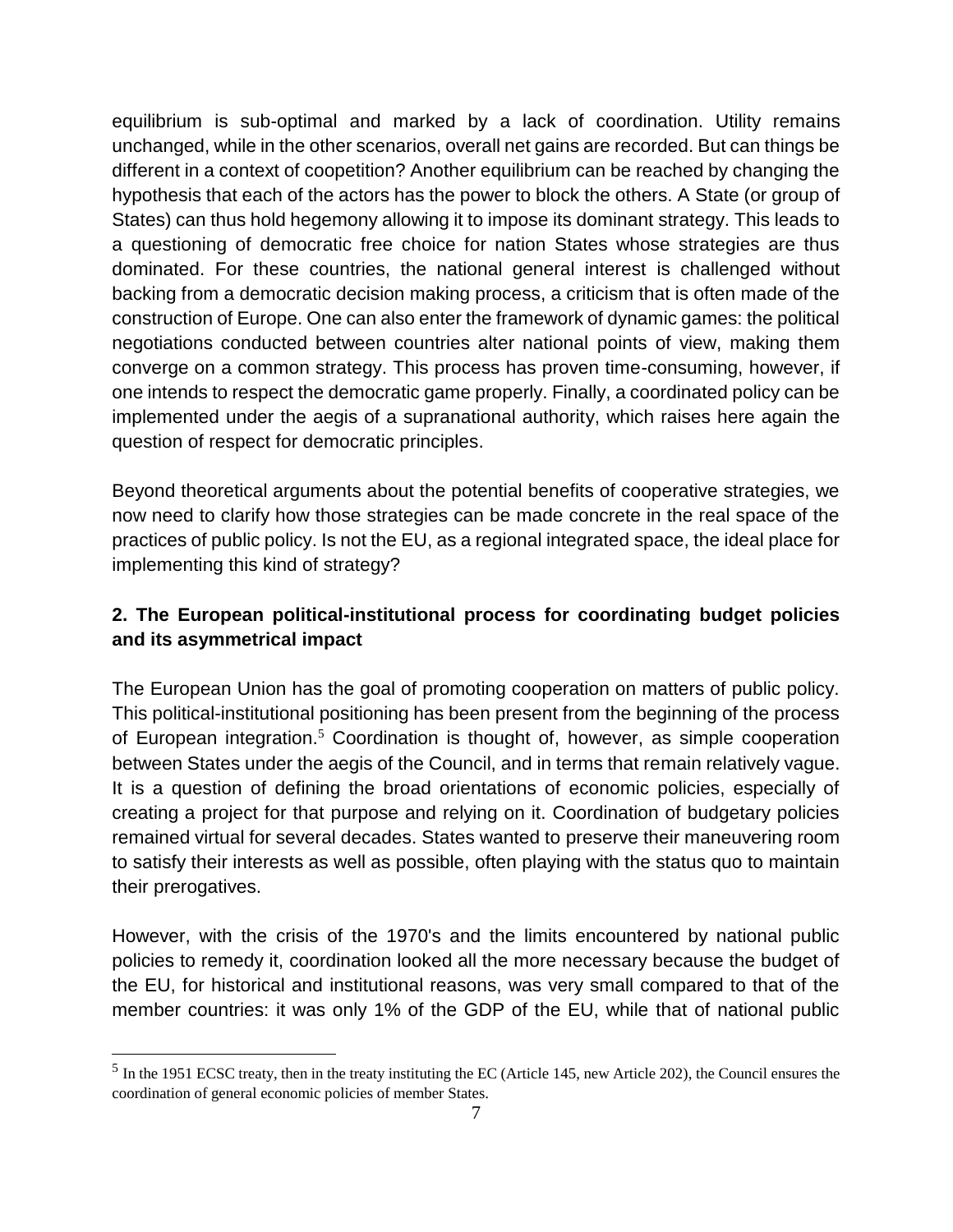spending stood on average at close to 45%.<sup>6</sup> The situation was very different from that of the United States, where the federal level makes up more than 60% of total public spending. Coordination was also necessary due to great differences in approach from one country to another in conducting budgetary policies, with some countries favoring policies based on supply, others policies based on demand.

The European dynamic initiated by the creation of the Economic and Monetary Union (EMU), however, was a source of profound changes. With the ratification of the Treaty of Maastricht, a new article was added to the EU Treaty: "The action of member States and the Union includes, within the arrangements anticipated by the Treaties, the establishment of an economic policy based on close coordination of the economic policies of the member States."<sup>7</sup> Coordination appeared necessary to establish the single currency. The EU also found in it the way to advance building of the community by taking away from member States prerogatives that were seen as national factors for blocking common policies. The economic argument was to avoid moral hazard $8$  and the risks of questioning the common edifice by the deviant behavior of some member States. Criteria, called convergence criteria, thus condition entry into the euro zone. Among these criteria, two out of five deal with public finances: the maximum level of 3% annual deficit and that of 60% of public indebtedness.<sup>9</sup> Their level is set on the basis not of an economic argument but rather of a political choice, obtained under strong pressure from Germany, which was strongly attached to monetary stability for historical reasons. The economic impact was no less important because of that: the maneuvering room of States was deeply affected, and the conduct of active budgetary policies of a discretionary nature greatly hindered. The free market orientation of the European integration was found again in the statutes of the European Central Bank (ECB): the independence of that institution, once again desired by Germany, was established in them. The monetarist conceptions of the Chicago school were thus imposed with special force in Europe rather than in the United States, where the federal government has more ability to influence monetary policy (the goals of the Fed also being those of growth) and has the budgetary instrument at its disposal. A disconnect between monetary policy and budgetary policies

<sup>&</sup>lt;sup>6</sup> Public expenditures of the 27 members States went from 45.9% to 50.4% of GDP from 2007 to 2010 (Eurostat, Euro-indicators, press release, 60/2011, April 26, 2011). Since the end of 2010, a disagreement has arisen between the European Commission, which wants to raise the budget of the EU to 1.24% of the EU's GDP, and the six member States of large countries that have expressed a preference for a ceiling at 1%.

<sup>7</sup> Article 119 of the Treaty of the EU (ex-Article 4 TEC) in its consolidated version, *JO*, no. C 115 of May 9, 2008. Article 121 (ex-Article 99 TEC) also stipulates that "the member States consider their economic policies as a question of common interest and coordinate them within the Council."

<sup>&</sup>lt;sup>8</sup> Moral hazard is a situation in which an agent maximizes his individual interest without taking into account the unfavorable consequences of his decision for collective utility. In the present case, it is a matter of preventing a member country from endangering the EMU by taking thoughtless risks, especially by deteriorating its public finances.

<sup>&</sup>lt;sup>9</sup> The three others concern the absence of devaluation before integration into the monetary union and differentials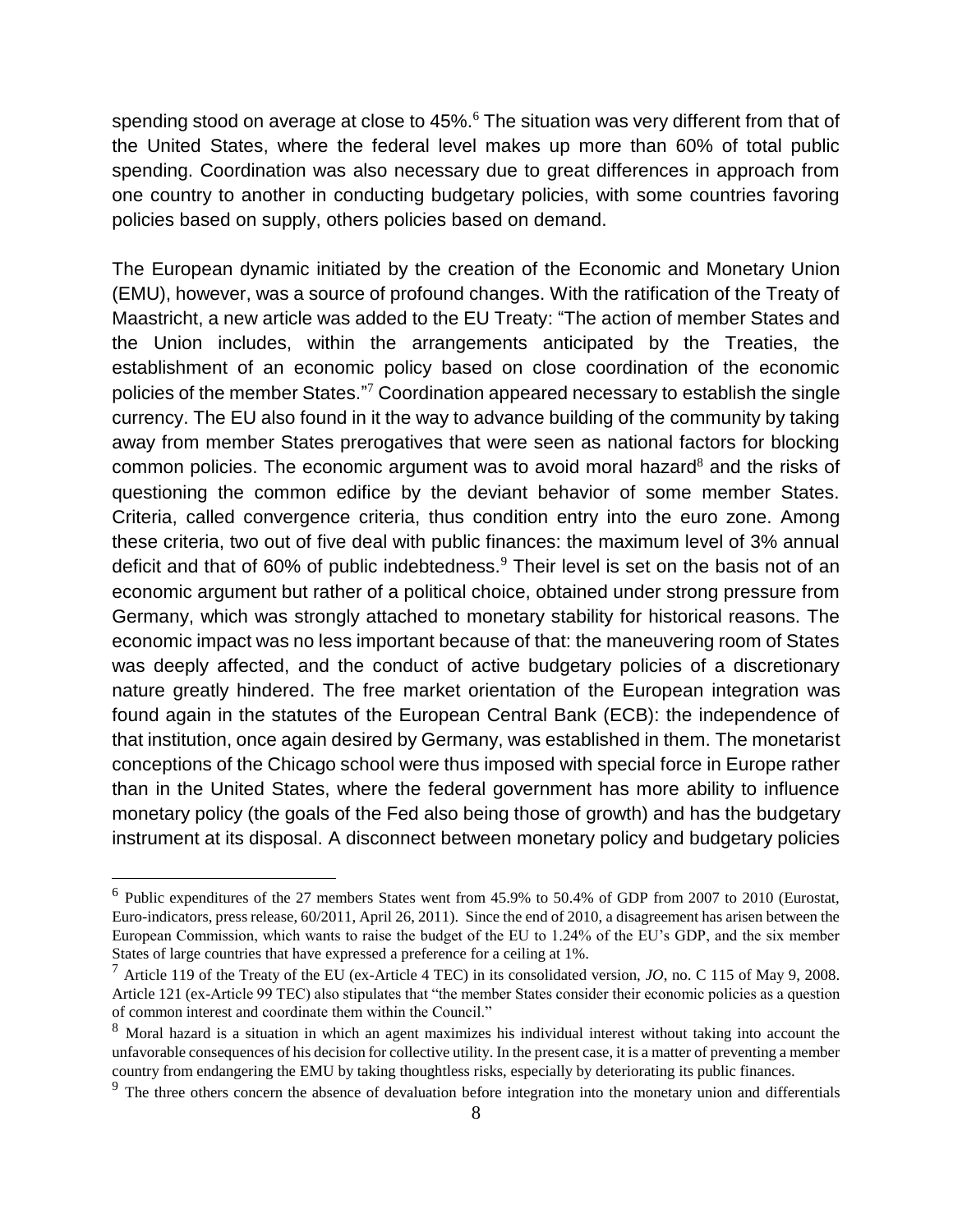was also institutionalized for the countries of the euro zone, which was again a break with Keynesian analysis, which recommends coordinating them in order to optimize the effectiveness of public policies. The coordination of economic policies thus presents the peculiarity in Europe of reducing the maneuvering room of public authorities in terms of both budgetary policy and monetary policy (whose content has become, under the aegis of the ECB, essentially monetarist and technicist to fight against inflation and ensure the credibility of the single currency). Community authorities also find in it a chance to limit the prerogatives of the States and to affirm their own power. This strange result of a loss of capability in matters of economic policy approved by the States<sup>10</sup> has several causes: the commercial origin of the EU, the dominant influence of Germanic ordoliberal doctrine when the ECB was created; the great distrust that continues to exist between member States, and asymmetries of national power within European institutions. From this, results the primacy of European stability policies over policies of coordinated dynamics.

In the first decade of the twenty-first century, coordination of the budgetary policies of the euro zone hardened by the application of the Stability and Growth Pact (SGP).<sup>11</sup> It was a matter of avoiding the free rider behavior of countries that would let their public deficits grow without having to suffer the consequences but that would penalize the entire euro zone, including the most responsible countries. Other arguments were based on the idea that a balanced budget would make it possible over time to restore the maneuvering room of States in case of asymmetrical shock or recession. This ensured the independence of the ECB, which was forbidden to loan to a State. The criteria of public finances are supposed to be applied strictly since then, and States are supposed to try gradually to reach a balanced budget. Systems of multilateral supervision, early warning, and sanctions are thus anticipated to enforce the new budgetary orthodoxy, in the framework of the excessive deficit procedure.<sup>12</sup> The serious difficulties encountered in applying the SGP would force the EU, however, to soften its position. Large European countries, such as Germany and France, did not intend to respect the criteria and violated them. They therefore had the Council on the Economy and Finances adopt measures that diminished the impact of the criteria. Although the Court of Justice, to which the Commission appealed, condemned the Council, the sanctions were abandoned and the criteria softened in 2005, notably by allowing member States to avoid the procedure for excessive deficits in times of recession. $13$  The fall in economic activity and the implementation of large-scale countercyclical policies, however, would result in most

l

between countries in inflation rates and real long-term interest rates.

 $^{10}$  According to Sen (2008), capability is an individual's effective possibility of choosing various combinations of functioning, which therefore reflects the liberty he enjoys to perform one type of action or another.

 $11$  The SGP was instituted in Amsterdam on June 17, 1997, in the form of a resolution of the European Council.

 $12$  Regulation (EC) no. 1467/97 of the Council of July 7, 1997.

 $13$  Regulation (EC) no. 1056/2005 of the Council of June 27, 2005.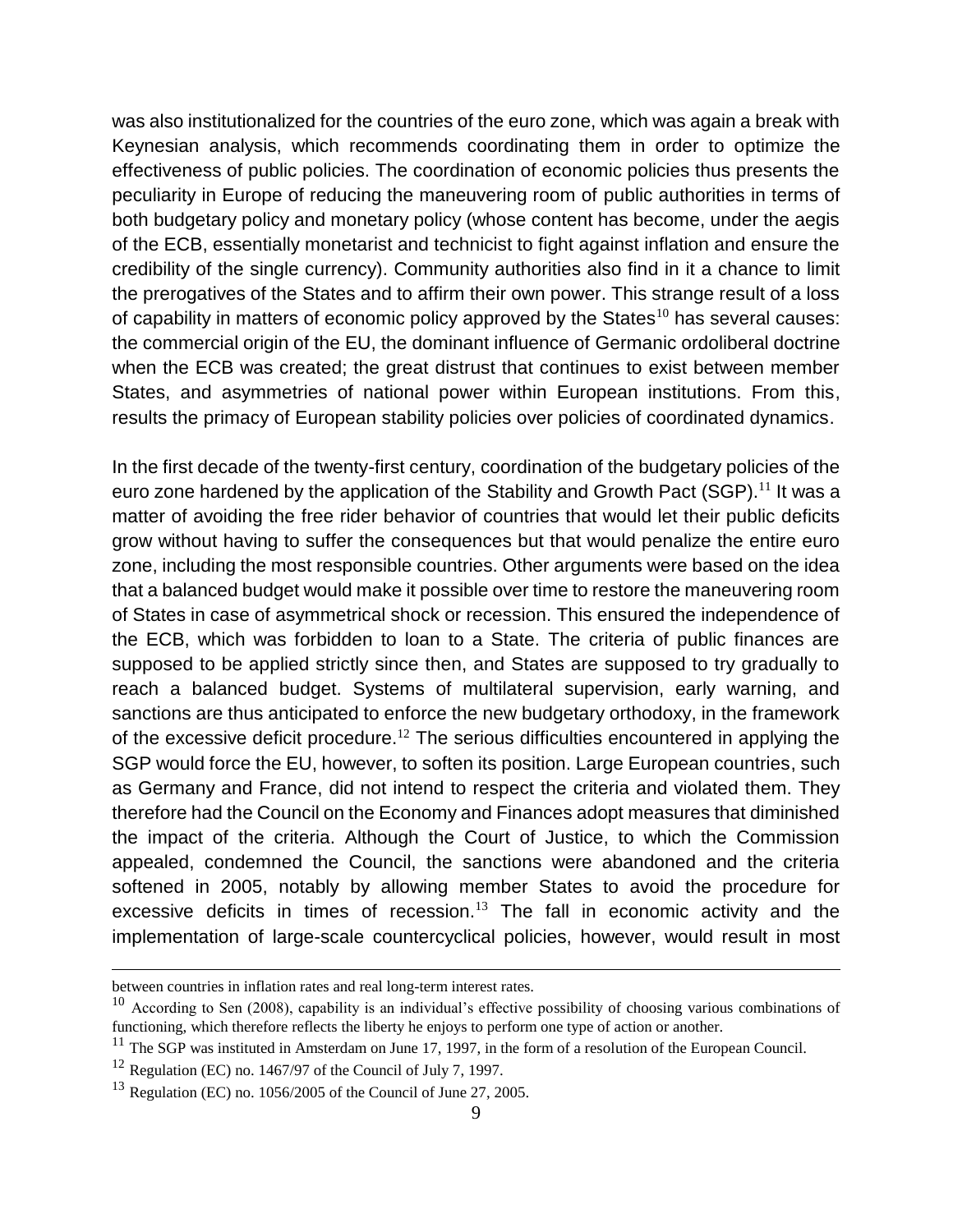countries of the euro zone no longer respecting the criteria of the SGP after 2008. However, to coordinate the stimulus policies of States, "the European Commission proposes that member States and the EU agree on an immediate budgetary impulsion."<sup>14</sup>

These arrangements are, however, in no way a break: the primacy of the stability policy remains in effect under the impulsion of a European Commission that is both the guardian of the treaties and the eulogist of free market economics (as it notably was in the past by its initiatives on matters of opening services of general economic interest to competition or of control of State aid). The Commission began again in February 2009 procedures for excessive deficits against Spain, France, Greece, Ireland, Latvia, and Malta. Arguing the necessity of sound management and of long-term restoration of States' maneuvering room on matters of economic policy, the approach is rigorist, legal-institutional, and fundamentally anchored on the orthodoxy of the SGP. In March 2011, the heads of State and of government of the EU undertook in this same spirit measures intended to reform the governance of the Union. They meant to provide a remedy to speculative attacks on certain States, and, more generally, to respond to the distrust and risks of contagion that were seizing the markets due to public over-indebtedness. Defensive measures for this were taken in the first half of 2011. A Pact for the Euro was adopted in March, whose goal is "strengthened coordination of economic policies for competitiveness and convergence." But beyond declared principles, it is not a matter of coordinating public policies in order to energize growth; it is rather an attempt, in accordance with German demands, to link possible financial support granted by the Union to the adoption of a national policy of austerity.<sup>15</sup> Then rescue plans were adopted for Greece, Ireland, and Portugal. The aid given was accompanied by very stringent measures and severe cuts in public spending. A European Financial Stability Facilty (EFSF)<sup>16</sup> was also created, but the lack of internal solidarity in the EU was clear and did not dissipate the concerns of the markets. With the internal political dissensions, the doubts about the governance of the American economy, then the lowering of the rating of the public debt of the United States by the rating agency Standard & Poor's, this would contribute to the crash of August 2011.

The recommendations formulated by the "Franco-German couple" to stop this new crash seem to be an off the cuff reaction marked by the seal of continuity, and moreover insufficiently reassuring for the financial markets, which fear especially the recessionary effects. In fact, beginning in September, the need for a general tightening of budgetary rigor was declared: it was a matter of constitutionalizing by a "golden rule" a prohibition on

<sup>14</sup> COM (2008) 800 final.

<sup>&</sup>lt;sup>15</sup> See [http://www.senat.fr/fileadmin/Fichiers/Images/commission/affaires\\_europeennes/zoneeuro\\_mars 2011.pdf.](http://www.senat.fr/fileadmin/Fichiers/Images/commission/affaires_europeennes/zoneeuro_mars%202011.pdf)

<sup>&</sup>lt;sup>16</sup> It is provided with 440 billion euros and must be replaced in 2013 by the European Stability Mechanism (ESM), which will be provided with 500 billion euros and will be able to buy the debt of States on the primary market.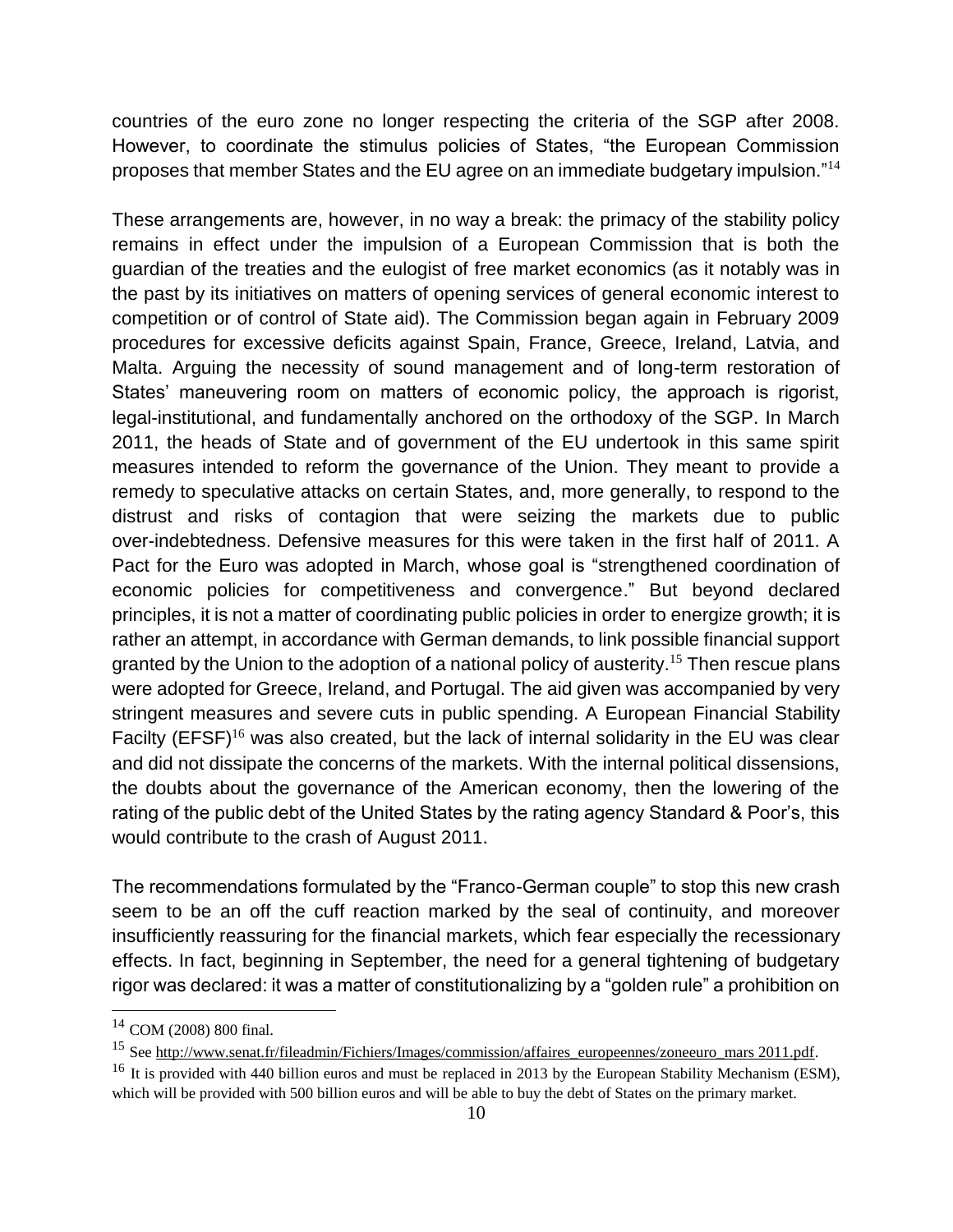public deficits in all the countries of the euro zone. In December 2011, the driving couple made new proposals. Remaining very imbued with the German conception, the measures consist of recommending, in the framework of a "new common legal framework," a new European governance based on strict control by the Union of national public finances around the golden rule, with quasi-automatic sanctions in case of failure to obey the rule. They also seek to make national economies converge on matters of the functioning of the labor market, imposition of taxes on companies, and regulation of finance, especially with the establishment for the end of 2012 of a tax on financial transactions. The permanent European Stability Mechanism (ESM) must also come into play and replace the European Financial Stability Facility and help countries in trouble. The inability to have these measures adopted by the 27 (the United Kingdom having at once forcefully opposed the proposals, which then could not be adopted outside the euro zone) shows once again the impossibility of re-founding the EU on an expanded base. The difficulties of the Franco-German couple to reach bilaterally common proposals, also shows the power of different national conceptions: Germany thus challenged the French proposal for automatic solidarity of the EU with countries in trouble, and showed great reticence toward the position for immediate implementation by the two countries of a tax on financial transactions. As for the proposals that were accepted, although they included useful measures for harmonization in the areas of work, taxation and finance, they constituted in no way a solution that was up to the task of resolving the problem of debt, especially of the countries with the greatest troubles, and this despite a desire to help Greece. Coverage of the indebtedness of States by the central bank through very low-interest loans would have been, arrangements that are, however, retained and fully accepted for refinancing banks and that could have, according to the texts in effect, financed public credit organisms if they were not able to do so directly to States.<sup>17</sup> Finally and above all, the central arrangement is that of general budgetary austerity.

The recommended policy then presents, from a theoretical point of view, monetarist and Ricardian foundations, and neglects the negative fallout of the contraction of public spending in a period of very weak economic growth. The rescue strategy relies only on budgetary rigor for everyone, without using the complementarities or coordination of public policies. By seeking to protect oneself from the irresponsible free rider behavior of certain States, one places oneself in an austerity approach for all the countries of the euro zone for several years. This does not take into account the specificities of each country or the economic situation, either present or future. It does not evaluate the effects of the contraction of public spending on growth, and therefore on later deficits.<sup>18</sup> The most

<sup>17</sup> See on this subject M. Rocard and P. Larrouturou, "Why must States pay 600 times more than banks?" *Le Monde*, January 3, 2012, http://www.lemonde.fr/idees/article/2012/01/02/pourquoi-faut-il-que-les-etats-payent-600-fois-plus-que-les-banques\_1624815\_3232.html#ens\_id=1268560.

<sup>&</sup>lt;sup>18</sup> Part of the debt of some States results from insufficiently rigorous management before the crisis, but this is in no way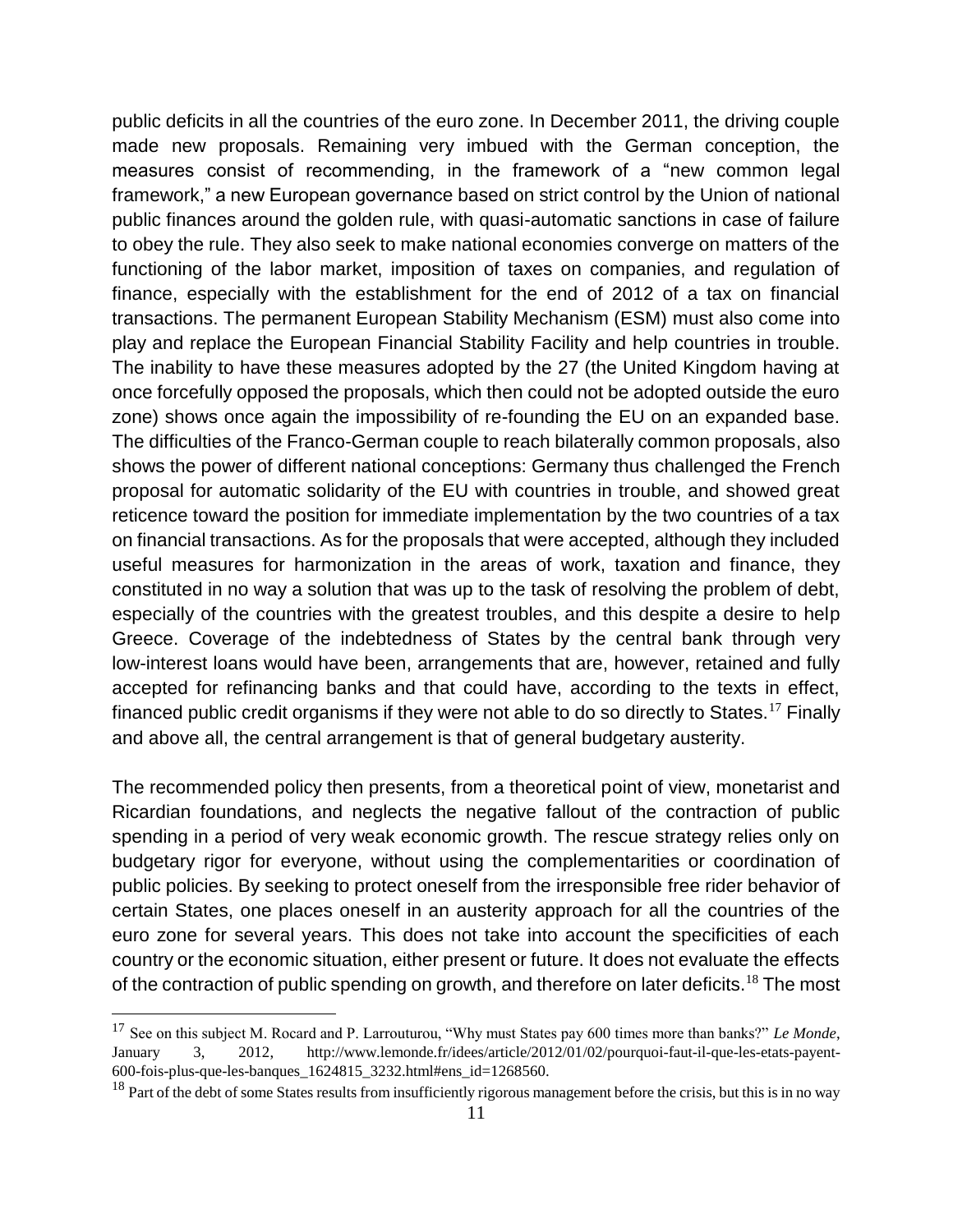vulnerable countries, forced to institute draconian austerity, are the most threatened by the vicious circle of depression – increase in the public deficit and debt. This is the case for Greece, where the aggravation of the recession in 2010-2011 increased the deficit to call for austerity plans and repeated aid from the EU. The negative multiplying effects of the austerity policy hinder the return to growth and make a number of countries in the Union unable to pay their debts. And a chain reaction by contagion is also liable to occur due to the general deterioration of growth and of the ratings of States. A common will and common actions to reduce deficits therefore do not eliminate the possibility of a general conflagration, all the more because the lack of internal solidarity of member countries remains clear. If control and stabilization of public finances are indispensable in the middle and long term to avoid effects of contagion, excesses of austerity carry opposite effects of those one is trying to avoid, as happened when the American government decided in 2008 to punish Lehman Brothers bank, which was considered to be irresponsible.

The deepening of the crisis, this time by an inverted system spreading from States to the markets, is therefore liable to occur despite the political will to remedy it. It results from the deficiencies of European governance, the lack of cohesion and internal solidarity among member States, the free rider behavior of some of them, and inertia to establish innovative public policies. In these conditions, improving the effectiveness of European policies cannot result solely from EU control over States and austerity policies. For all that, establishment of a consistent European budget does not constitute a more convincing solution: as relevant as it is, it is likely to run up against sovereignty issues, even to provoke internal conflicts, and in any case to require a lot of time to become concrete. One is then placed in the point of view of a new European impulsion by budgetary policies of coordinated dynamics.

#### **3. What new foundations for a European policy of coordinated dynamics?**

On the basis of the preceding analysis and in a pragmatic approach, we will try to specify new forms of coordination of European budgetary policies. For the changes to be accepted, the reforms should re-legitimize the EU's way of functioning by improving the effectiveness of European regulation. From this point of view, we will emphasize four criteria for carrying out reforms. The first criterion is to give greater democratic legitimacy to public policies: this is a fundamental condition for the reforms to be accepted. The second, which is a corollary of the first, is to ensure better harmonization of the policies

the result of a general laxity: from 1997 to 2007, the public balance improved for the euro zone by 1.5% of GDP, and notably, by 5.1% for Spain, 1.9% for Greece, and 1.2% for Portugal (OCDE, 2010). Tax exemptions were the cause of the smallest improvements in public balances, as in France, where it declined by 0.2%.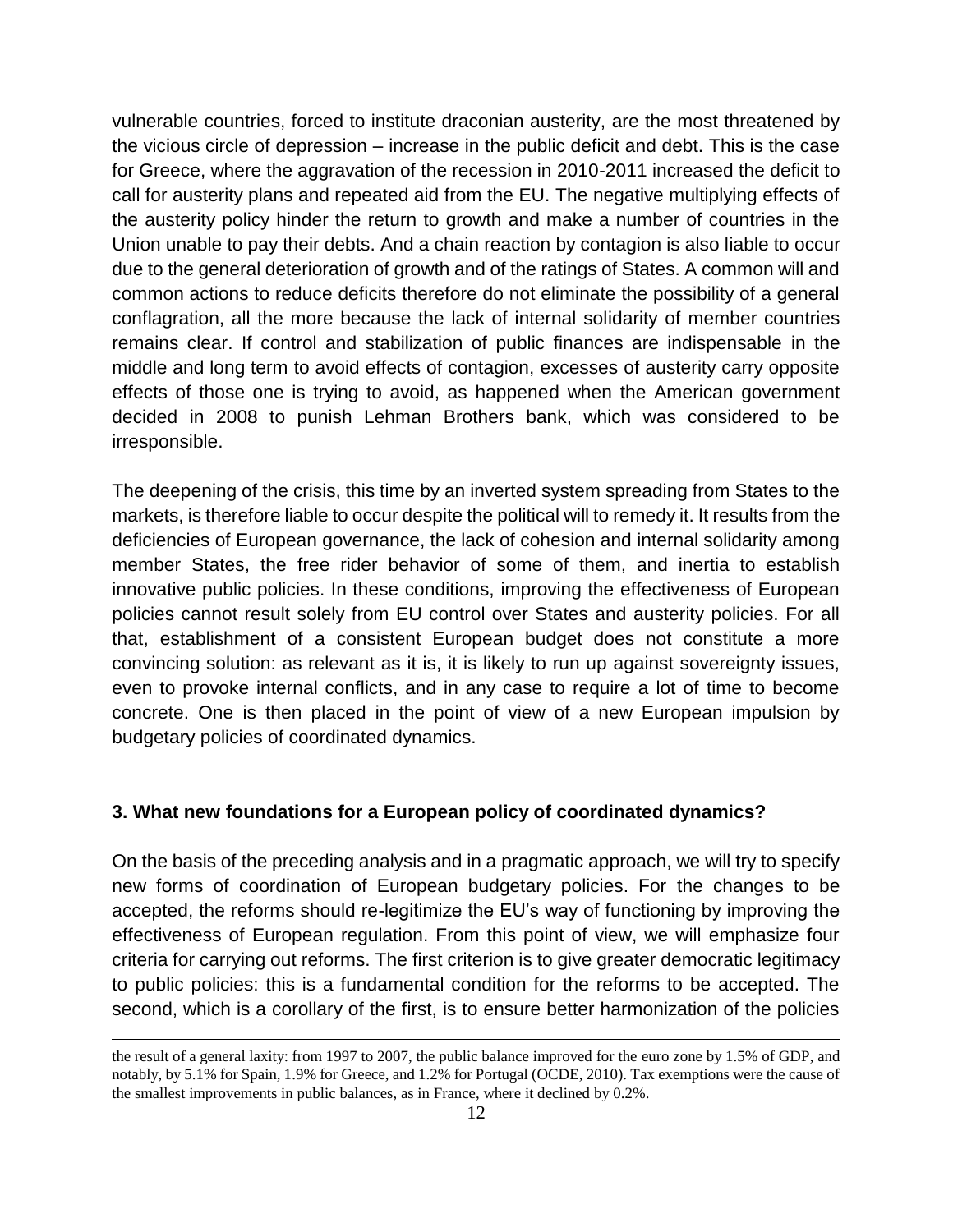followed with the general interest and its national or infra-national frame of democratic expression. For this, it would be right to support a dynamic that protects from centrifugal forces, strengthens mutual tolerance and recognition, and limits national hegemony or the doctrinaire content of policies already begun. The third criterion is to energize the policies of the EU by a new institutional direction that facilitates incremental innovations and mutations afterwards: an initial thrust based on a radical change would make it possible to open renewed possibilities. Finally, the fourth criterion is to obtain additional maneuvering room in matters of economic policy, with more flexibility to intervene when facing difficult economic times, and to conduct structural policies. In other words, it is a matter of increasing the capability of public authorities by the implementation of proactive policies of coordinated dynamics.

These criteria are analyzed as a set of constraints on a political program, about which it is right to state first of all under what conditions it would be possible, then how its implementation could be facilitated. To make such a political program possible, it would be right to try to relax certain institutional constraints that currently weigh on the EU and are causes of inertia or factors of blockage. On this point, the fundamental question is that of the sphere of specification and implementation of public policies. In an EU of 27 countries with heterogeneous practices in matters of budgetary policy, convergence of practices is nearly impossible. Adoption of reforms desired and shared by all is a utopia. This is enough to provoke a passive attitude and therefore inertia, or, on the contrary, an interventionist attitude by the EU or certain countries, which would lead to conflicts and centripetal forces. A pragmatic approach therefore consists of relying on countries that share common conceptions in order to coordinate public policies better and produce positive spillover effects. The idea is not new, since it looks back to that of strengthened cooperation in the EU. The content given to the idea of strengthened cooperation differs, however, depending on positioning: sovereigntist or federalist. Sovereigntists are betting on an "à la carte Europe," while federalists support a "multi-speed Europe". This second conception depends on the criteria of capacity. It is this kind of approach that authorized the establishment of the single currency for part of the member States of the EU. The point of view taken here will borrow from both approaches. It is possible, as the federalists envisage, to rely on a common desire to implement policies, in this case coordinated policies. One can find in this the way to advance a dynamic that is indispensable to initiate shared reforms that make it possible to seek effectiveness in public policies, especially those related to budget. But we will borrow from the sovereignist approach the principle of rejecting an imposed framework with an underlying principle of irreversibility. It is therefore a matter of providing public authorities with flexibility in adjusting their policies to reconfigure their action, take into account changes in the general interest and spheres of specification that lie at an infra-European level, and of being able to use solidarities in national or even regional spheres. Two principal questions arise on this subject.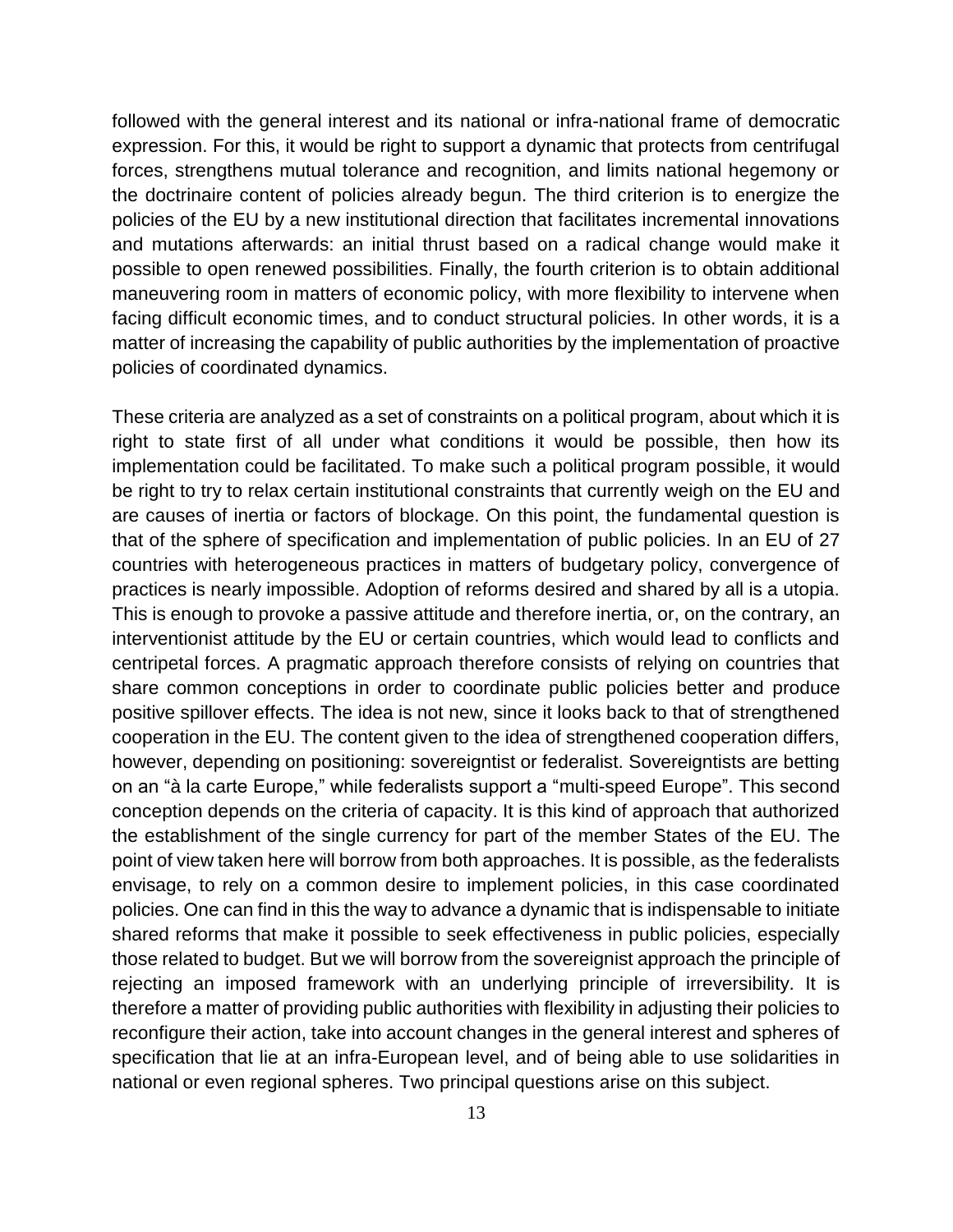The first consists of asking about the conditions of implementation of proactive coordinated economic policies, and therefore about possibilities for implementing change in the current European framework. The crucial element in this respect is the sphere of collective concern of renovated policies. Reforms, having relevance and being able to succeed only on the basis of their expected effectiveness, must draw the support of a sufficient number of countries that also have significant overall weight in the EU. The change is in fact liable to stir up opposition from countries that are fundamentally attached to the rules already established in the EU. Unless the EU is dismembered, only obtaining a critical mass of reformist countries can allow change by creating a favorable balance of power. Furthermore, a critical mass makes it possible to benefit from effects of pulling others along to coordinated policy on the economic growth of partner States and the behavior of other EU countries. The presence among the reformers of net contributors to the financing of the EU is, from this same point of view, a source of this ability to attract others. It is also essential to have real political credibility from the outset in the ability to execute reforms and to initiate a new dynamic for the community. The reforming States must therefore, from the point of view of the effectiveness of proactive coordinated policies, take positions that are flexible enough to implement and adjust structural and situation-based policies: the critical mass should then also be a performing mass, in other words, should make possible the adoption of institutionalized compromises that are practicable in the medium and long term.

The second important question is that of interaction between policies of coordinated dynamics and other EU policies. Re-founding public policies presupposes strengthening greatly the capability of States to carry out policies for situational regulation and sustainable growth. This calls for a revision of the European approach along three lines: going back over certain orthodox orientations of current policies, obtaining new tools for situational regulation, and developing a common policy for sustainable growth.

Questioning orthodoxy begins by abandoning the SGP and other golden rules. If it is necessary to seek protection from the drift of public finances and the harmful effects of over-indebtedness in order to maintain political sovereignty and not compromise the future by the debt burden, it is still essential not to block the maneuvering room of budgetary policy by inviolable rules. Rather than seeking as a top priority to reassure the markets, it would be a matter of establishing new systems of public action that reaffirm, from the point of view of effectiveness, the primacy of public authorities on matters of economic regulation. Certain practices in effect in the EU should imperatively be revised to allow proactive coordinated action. This would be the case with the SGP due to its universalizing character and its lack of foundation on a coordinated strategy for growth.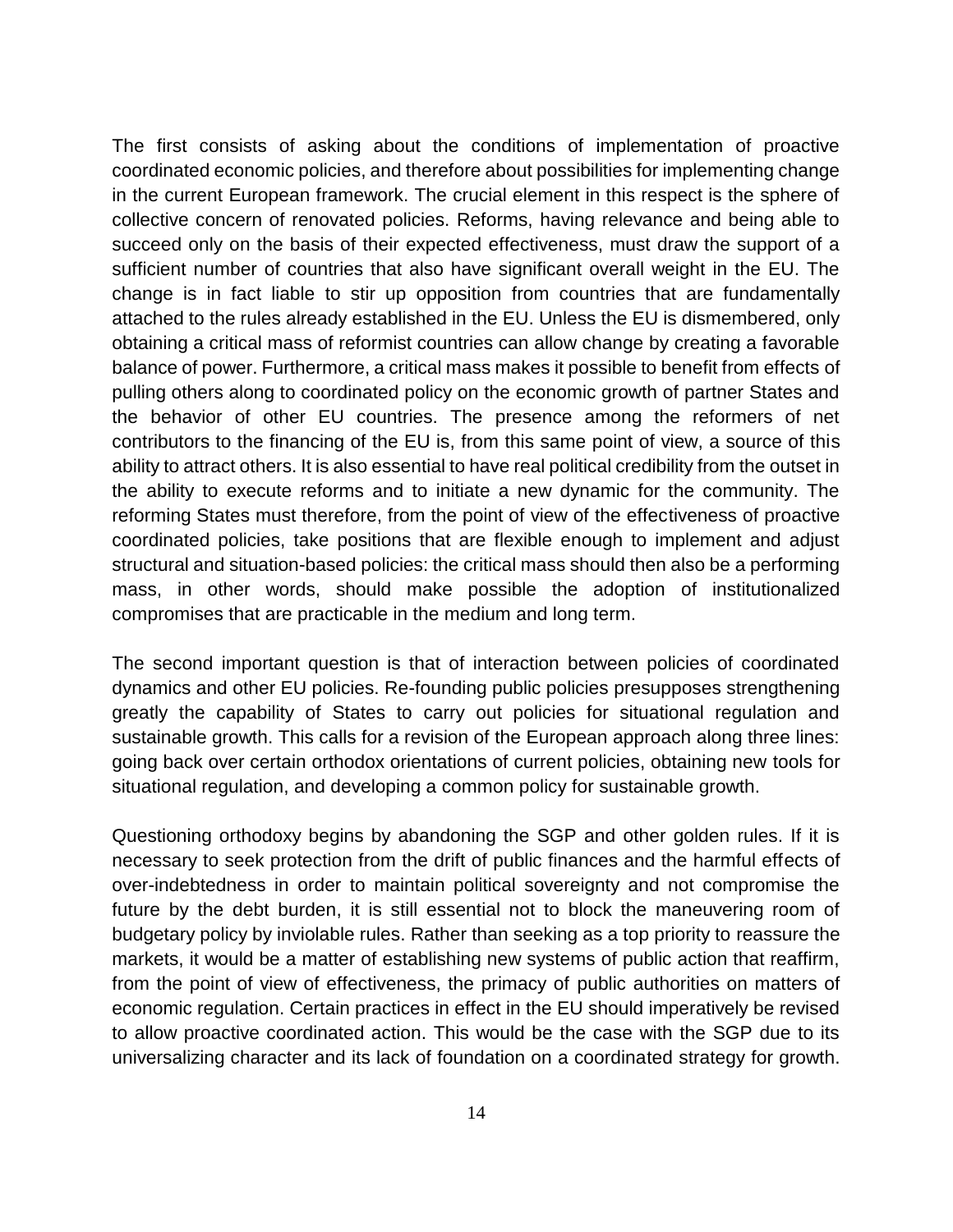Harmonized tax reforms<sup>19</sup>, modulated according to the intrinsic characteristics of the economy of each member country and betting on optimal use of budgetary and fiscal multipliers, should be substituted for it in the framework of a strategy of combined growth and programmed clearing of debt. In the same way, coordination between budgetary policies and monetary policy should be sought. This would be done by questioning the monetarist dogma of fighting inflation. It would then be a matter of betting on the greater effectiveness of the combined action of budgetary and monetary policies. In the context of instability, slowed growth, the high cost of debt service, and limitation of the degree of freedom of budgetary policies, moderate inflation could also contribute to the gradual process of States getting out of debt.

Second, it would be right to obtain instruments for common action to remedy the speculative attacks of the markets against States and restore the maneuvering room of budgetary policy. In this respect, several arrangements could be adopted: regulating finance by re-introducing a separation between business banks and investment banks; financing new sovereign debt by renouncing its securitization and relying on the domestic savings of member countries; refinancing this debt by very low interest rates from the central bank; restructuring debt; establishing a common mutualization fund with large financial capacity; finding new sources of tax revenue that penalize speculation, especially a tax on financial transactions; reestablishing mandatory taxes to support a policy that reduces as much as possible the negative effects of tax multipliers, especially as the analyses of the OECD suggest (see the chapter by Bance above), by increasing taxes on inheritance and high incomes.

Third, it would be right to re-found common policies around a paradigm of sustainable growth. For this, one could rely on new indicators of sustainable growth (see the chapter by Florence Jany-Catrice below) and re-orient public policies on goals of sustainable growth: take a point of view of economy of needs, of developing investments for the future, of public services and collective goods (see the chapter by Jacques Fournier below), bet on the territorial anchoring of public policies, sustainability of energy and the environment, solidarities, and daily quality of life (Gadrey, 2011).

In the past, the EU showed its ability to change its policies and institutions. These structural changes were usually realized, however, in a context of abrupt shifts and sharp conflicts between member States. The Union is once again today in a phase of institutional transformations due to the depression that Europe and the world are experiencing. A creative deconstruction of European policies has become imperative for

<sup>&</sup>lt;sup>19</sup> One might remember on this subject the proposal of M. Pucci and B. Tinel (2011) to increase taxes on wealthy households, improve the distribution of income for poor and average households, and limit the development of savings.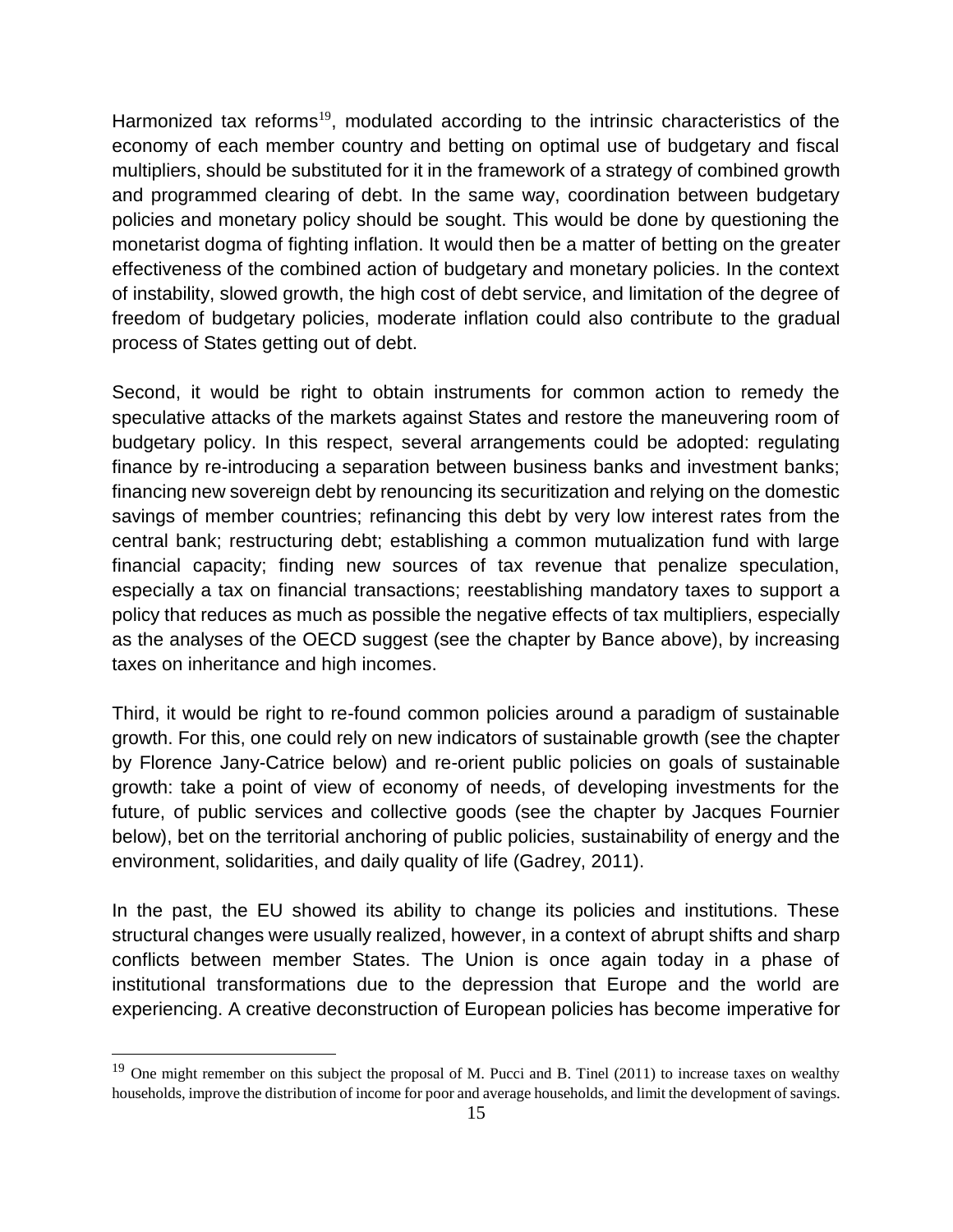the survival of the euro and the very process of European integration. Adoption of proactive public policies of coordinated dynamics can then appear as a condition of survival for the EU by re-founding the future. Aligning the EU to carry out policies of coordinated dynamics would make it possible to go beyond interstate blockages in an extended Europe that is cruelly lacking in internal solidarity. It would still be necessary, however, for the free market thought that has mobilized the Union since its origins and the fears of dismemberment of the EU by proactive strengthened cooperation not to push toward a narrow conservatism with destructive consequences.

#### **References**

ARTUS P., Vers une réinvention du régime de croissance, in Dockes P. et Lorenzi J-H., *Fin du monde ou sortie de crise ?*, Le cercle des économistes, Perrin, 2009.

BARRO R. J., Are Government Bonds Net Wealth? *Journal of Political Economy,* n° 82, 1974

BANCE P., « Intérêt général et crise économique », in CIRIEC, Bance P. et Bernier L., *Renouveau de l'action publique et crise contemporaine*, Peter Lang, juillet 2011-a

BANCE P., Repenser la gouvernance mondiale des politiques publiques face à la crise ?, Colloque international, La régulation de l'action publique dans le contexte de crise financière mondiale*,* Université Mouloud Mammeri de Tizi-Ouzou, 28-29 mai 2011-b

Centre d'Analyse Stratégique, Rapport du groupe de travail présidé par D. COHEN, Sortie de crise, Vers l'émergence de nouveaux modèles de croissance, La documentation française, n°22, 2009

CIRIEC, BANCE P. et BERNIER L., Renouveau de l'action publique et crise contemporaine (DO), Peter Lang, juillet 2011

BOURBIN J. et COLLIN Y., Rapport d'information du Sénat n° 113 (2007-2008), La coordination des politiques économiques en Europe : le malaise avant la crise ?, fait au nom de la délégation du Sénat pour la planification, déposé le 5 décembre 2007, [http://www.senat.fr/rap/r07-113/r07-113\\_mono.html](http://www.senat.fr/rap/r07-113/r07-113_mono.html)

Fonds Monétaire International, Perspective de l'économie mondiale, Crise et reprise, avril 2009

GADREY J., Pour une croissance quantitative, *Alternatives économiques*, La crise, avril 2010

HUART F., Les politiques budgétaires sont-elles contra-cycliques dans la zone euro ?,